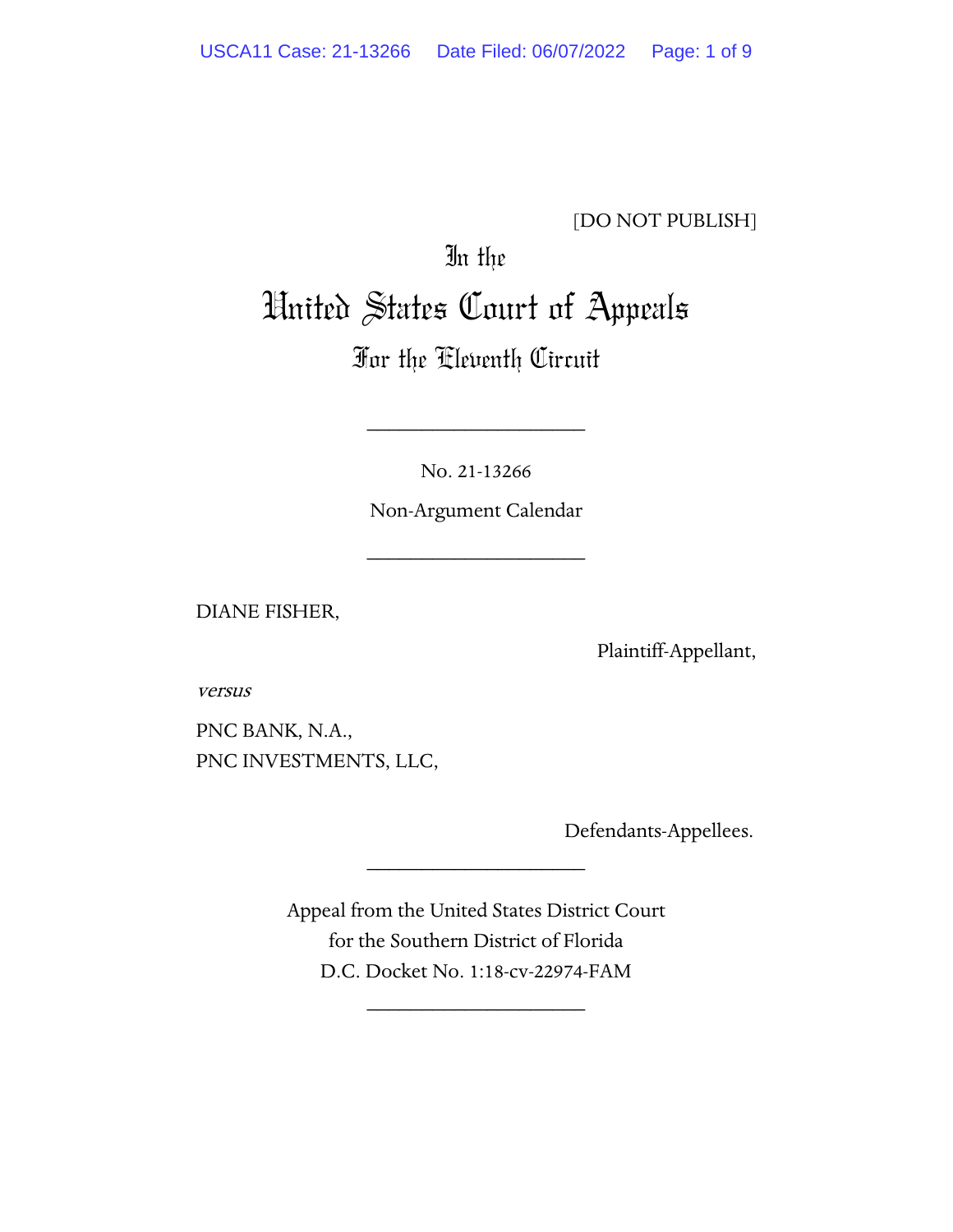Before ROSENBAUM, GRANT, and BRASHER, Circuit Judges.

#### PER CURIAM:

We are asked to decide in this appeal whether the district court properly granted a motion to compel arbitration of Diane Fisher's claims against PNC Bank, N.A. and PNC Investments, LLC. Fisher alleges that PNC Bank mishandled funds in an account held by Fisher and her deceased mother, Rose Charlap. She filed a five-count complaint against PNC Bank in the United States District Court for the Southern District of Florida alleging (1) civil theft, (2) aiding and abetting civil theft, (3) negligence, (4) fraudulent concealment, and (5) aiding and abetting fraud. The district court compelled arbitration, relying on an application for a joint Brokerage Account, signed by Fisher, that contained an arbitration clause. For the reasons given below, we affirm.

#### I. BACKGROUND

Fisher and her mother co-owned an investment account at Royal Bank of Canada ("RBC"). In 2011, Charlap's health began declining, and she decided to transfer the RBC account to PNC Bank. Charlap notified PNC Bank that over \$150,000 of the money in the investment account belonged to Fisher, and that Fisher would remain a co-owner of the account. To transfer the account, Charlap signed a brokerage account application that contained an arbitration clause: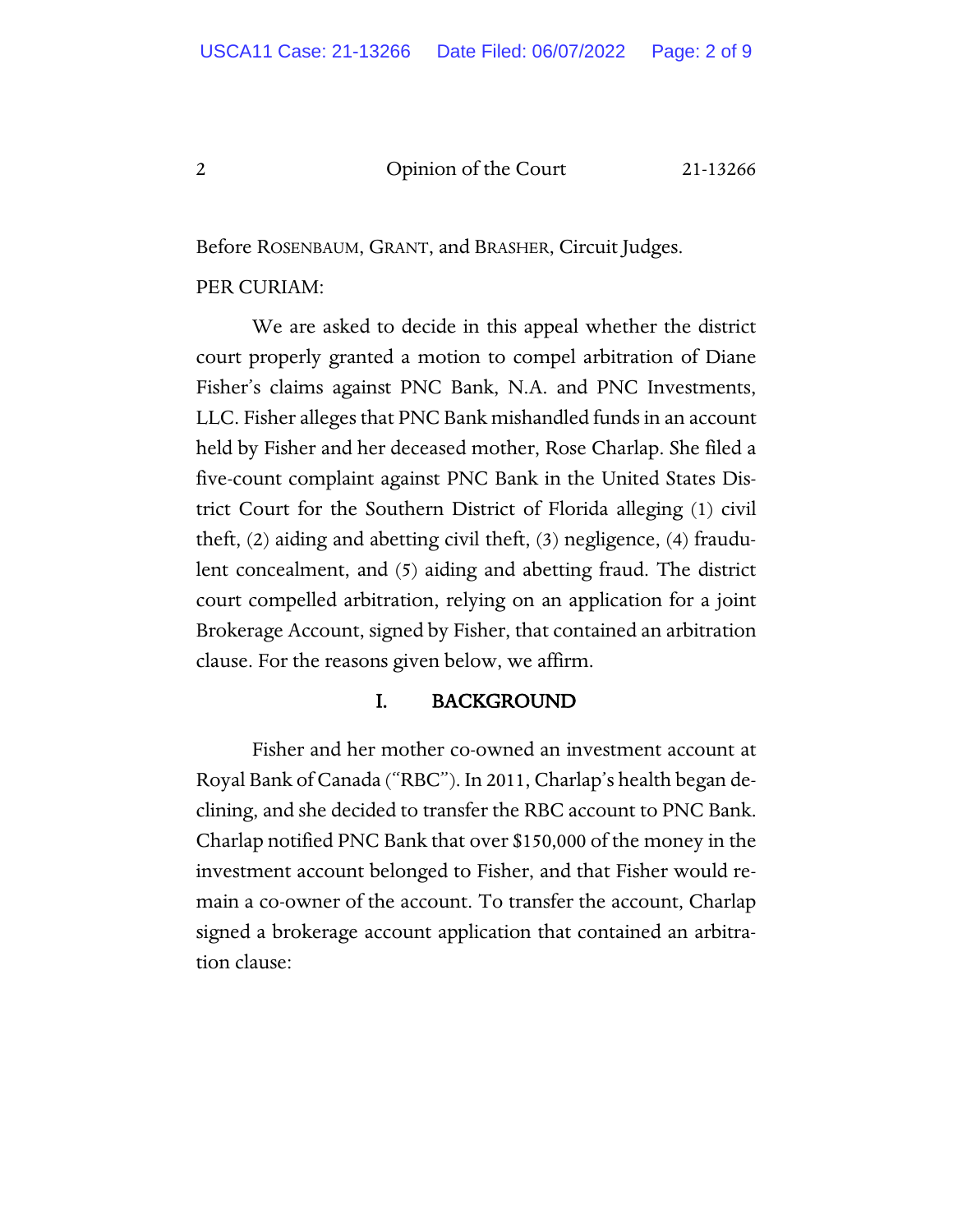You agree that all controversies that may arise between PNC Investments and its correspondent firm, their respective agents, representatives, affiliates, employees and you concerning any transaction, the construction, performance, or breach of this or any other agreement between us, whether the transaction or agreement is entered into, prior, on, or subsequent to the date hereof, shall be determined by arbitration.

Fisher, who resides in New York, alleges that she was unaware of the transfer until 2015 when she traveled to Florida to visit her mother, who was living in an assisted living facility in Fort Lauderdale. Fisher then discovered that her brother, Alan, had been withdrawing money from the PNC Bank account, and that Charlap had arranged for a \$100,000 loan for Alan upon transferring the account to PNC Bank. Fisher also found out that she was no longer a joint owner of the account, and that Alan had been misusing funds in the account by, among other things, using Charlap's checkbook to send himself thousands of dollars. At that point, Fisher initiated competency proceedings and became the legal guardian of her mother.

Fisher then applied for another brokerage account in order to move her and Charlap's funds to a new account, which she could access and oversee. The 2015 application included a brokerage agreement ("Agreement"), that, like the 2011 application, included an arbitration clause: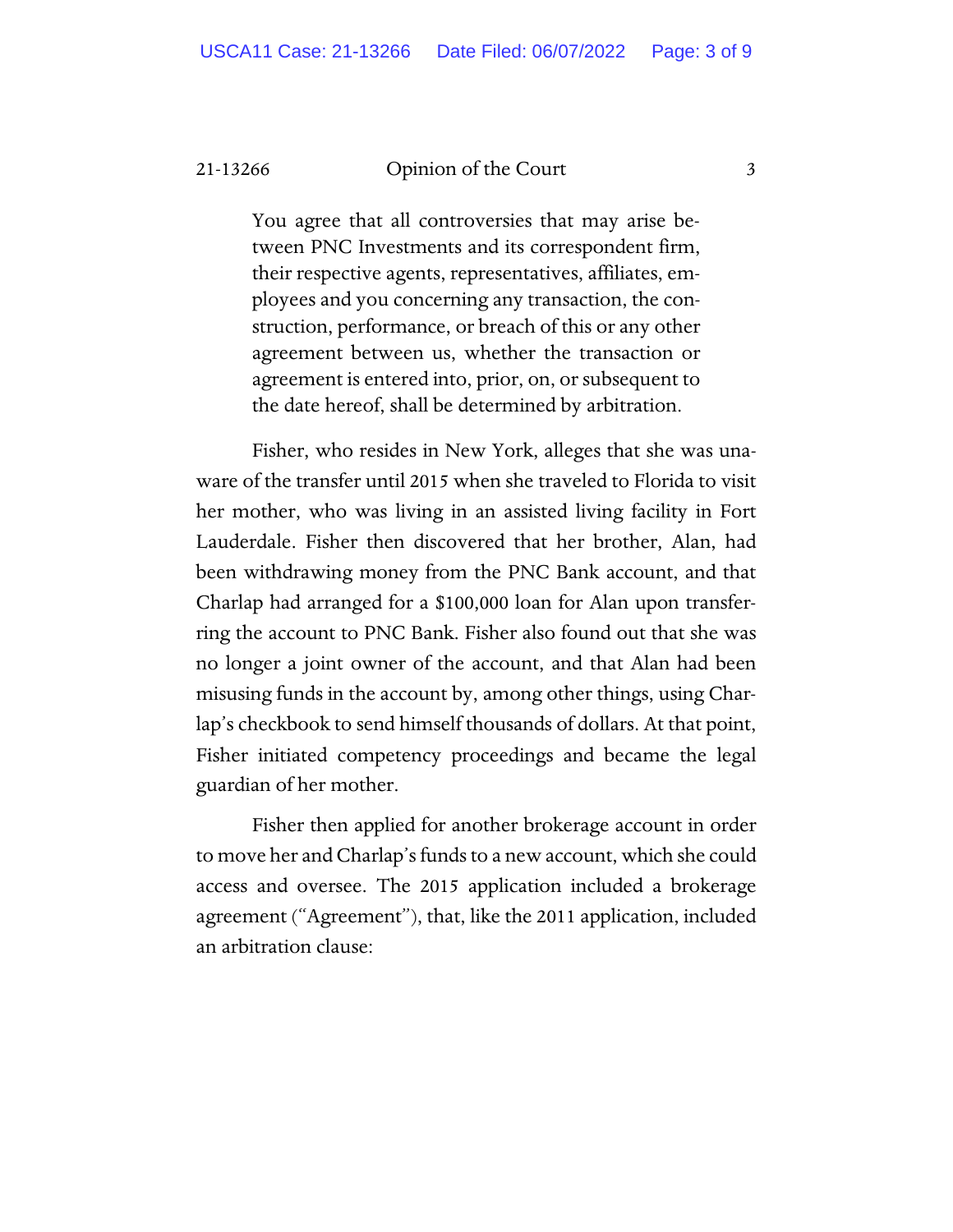All controversies that may arise between you, us and [the broker] concerning any subject matter, issue or circumstance whatsoever (including, but not limited to, controversies concerning any Account, order or transaction, or the continuation, performance, interpretation or breach of this or any other agreement between you, us and [the broker], whether entered into or arising before, on or after the date this Account is opened).

Fisher signed the Agreement with her name as the "Joint Account Owner/Custodian" and her mother's name in the "Account Owner" section. The first page of the application described the "Account Type" as "Guardian." Fisher also signed in another section as the "Primary Applicant." Fisher stated that she opened the account "as the only alternative to being able to take a hold of the funds belonging to my mother and I, that were held in the PNC/PNCI accounts." PNC Bank received the application along with the executed Agreement and opened the account.

Three years after opening the 2015 account, Fisher filed a complaint against PNC Bank in the United States District Court for the Southern District of Florida alleging (1) civil theft, (2) aiding and abetting civil theft, (3) negligence, (4) fraudulent concealment, and (5) aiding and abetting fraud. PNC Bank filed a motion to compel arbitration, which the district court granted. Fisher timely appealed.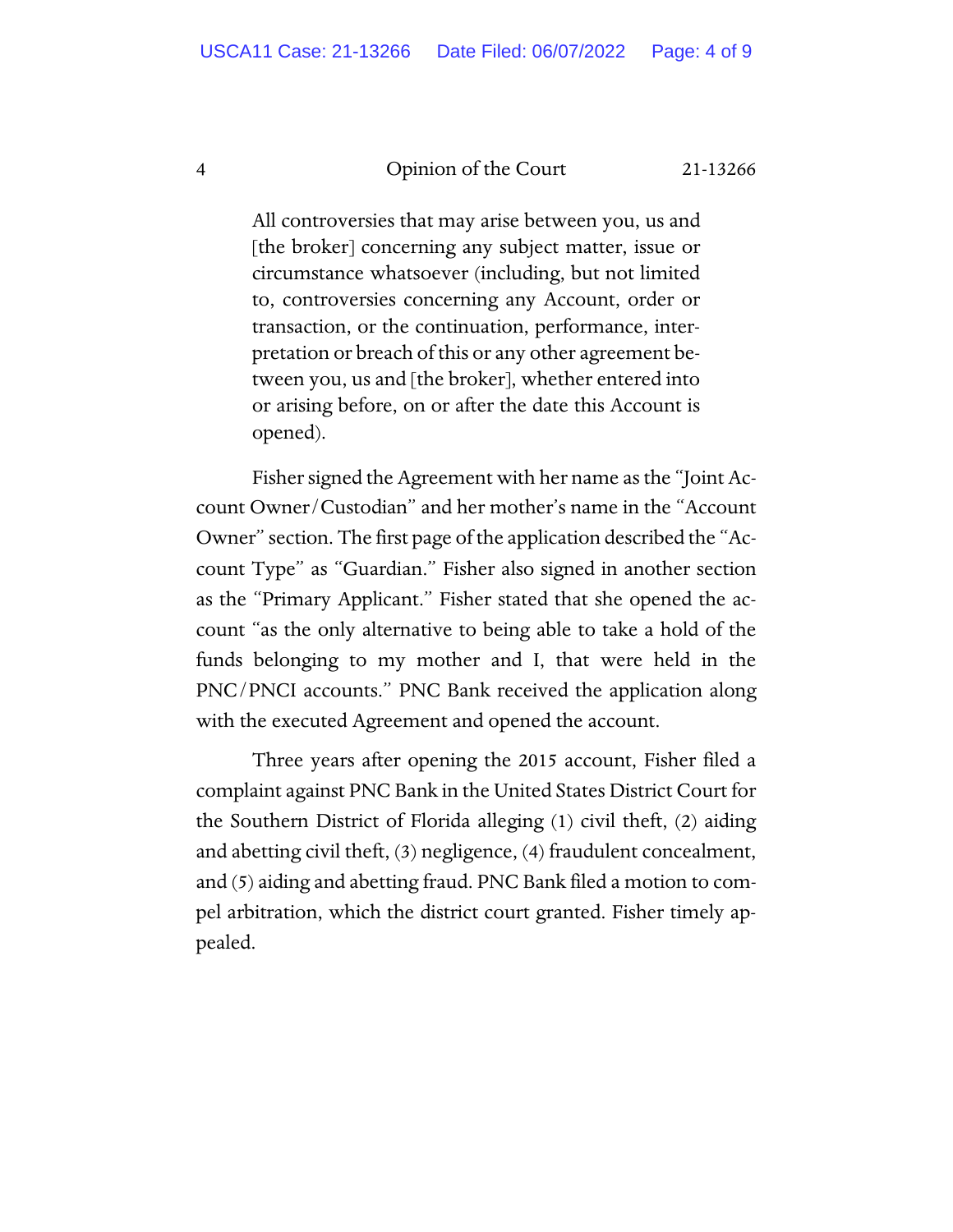#### II. STANDARD OF REVIEW

We review a district court's order granting a motion to compel arbitration de novo. In re Checking Acct. Overdraft Litig., 754 F.3d 1290, 1293 (11th Cir. 2014).

#### III. DISCUSSION

The district court granted PNC Bank's motion to compel, holding that because Fisher signed the Agreement containing an arbitration clause, and Fisher was bound by the arbitration clause because Fisher did not allege that PNC Bank fraudulently obtained her signature. Fisher argues she is not bound by the arbitration clause because (1) she signed the Agreement not in her personal capacity, but as her mother's guardian, and (2) there is no arbitrable issue between Fisher and PNC Bank because her claims do not arise from the Agreement. We disagree. For the reasons given below, we hold that Fisher is bound by the arbitration clause contained in the Agreement and affirm the district court.

#### A. Fisher is Bound by the Arbitration Clause

The Federal Arbitration Act was "designed to promote arbitration," and the Supreme Court describes it as a "national policy favoring arbitration." AT&T Mobility LLC v. Concepcion, 563 U.S. 333, 345 (2011) (citing Buckeye Check Cashing, 546 U.S. 440, 443 (2006)). The purpose of the Act is to place arbitration agreements on the same footing as any other contract. See Volt Info. Scis. v. Bd. of Trs., 489 U.S. 468, 478 (1989) (citing Scherk v. Alberto-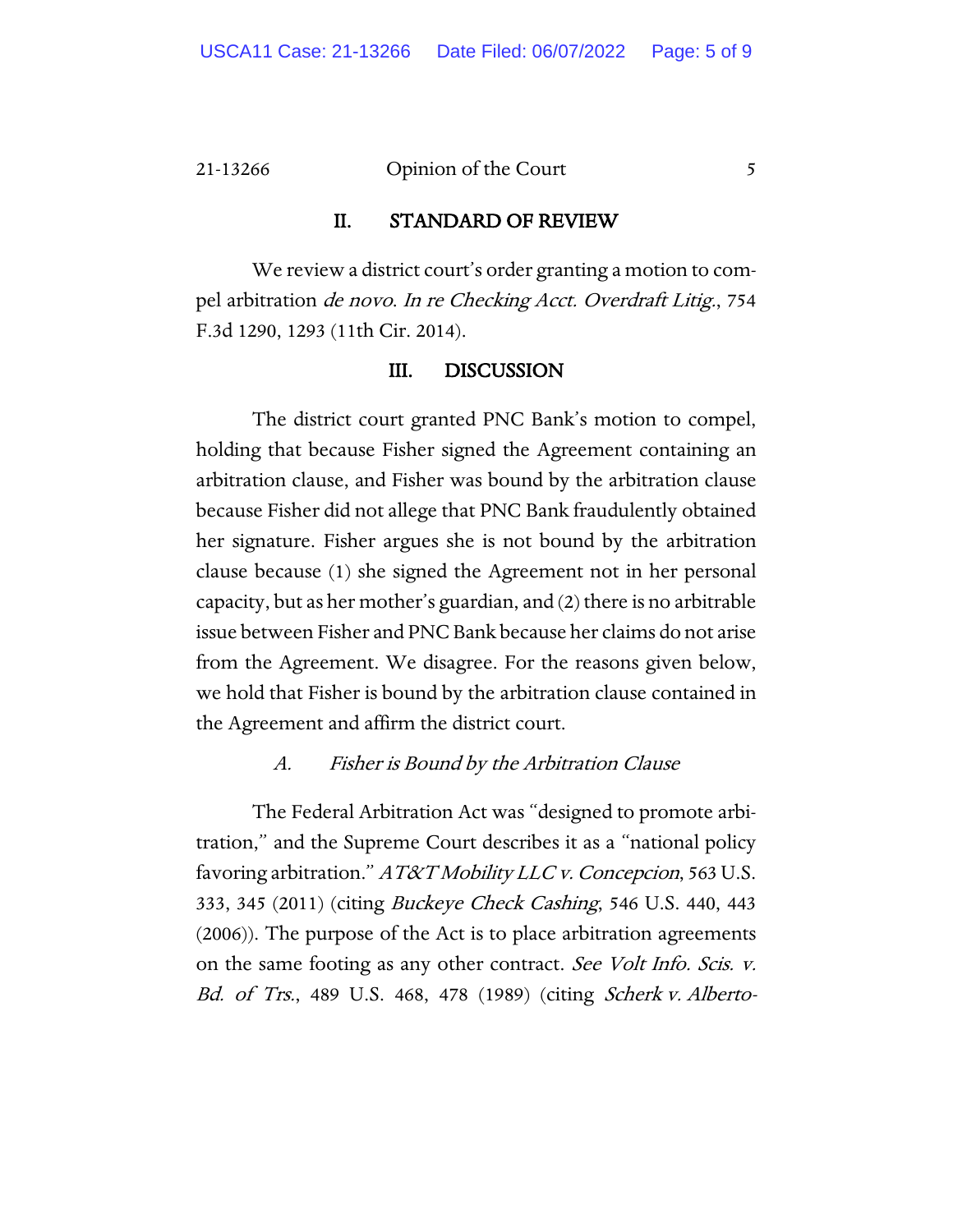Culver Co., 417 U.S. 506, 511 (1974)). Accordingly, arbitration agreements are ordinarily fully enforceable absent a showing of fraud, duress, or unconscionability. Mitsubishi Motors Corp. v. Soler Chrysler-Plymouth, 473 U.S. 614 (1985). The federal policy favoring arbitration does not require that we disregard traditional principles of state contract law, which govern the enforceability of arbitration agreements by or against a non-signatory. See Arthur Andersen LLP v. Carlisle, 556 U.S. 624, 631 (2009).

Fisher argues that the district court erred in applying the arbitration clause because she is a non-signatory to the agreement. Specifically, she argues that she signed the Agreement not in her personal capacity, but as her mother's legal guardian. We disagree. The arbitration clause in the Agreement states that it applies to "[a]ll controversies that may arise between you, us and [the broker]." Fisher applied as a "Joint Account Owner/Custodian" and initialed, signed, and dated the Agreement. Fisher has not alleged that her signature was nonvoluntary or otherwise fraudulently obtained. Even though Fisher opened the account for her mother, we interpret the word "you" in the clause to refer to Fisher as the person who applied for the account and signed the application. Accordingly, Fisher is bound by the arbitration clause.

Fisher cites our discussion in *World Rentals & Sales, LLC v.* Volvo Constr. Equip. Rents, Inc., 517 F. 3d 1240, 1246 (11th Cir. 2008). But that decision does not help her cause. As an initial matter, *World Rentals* discussed theories under which a non-signatory could be compelled to arbitrate. *Id.* at 1246. As discussed above,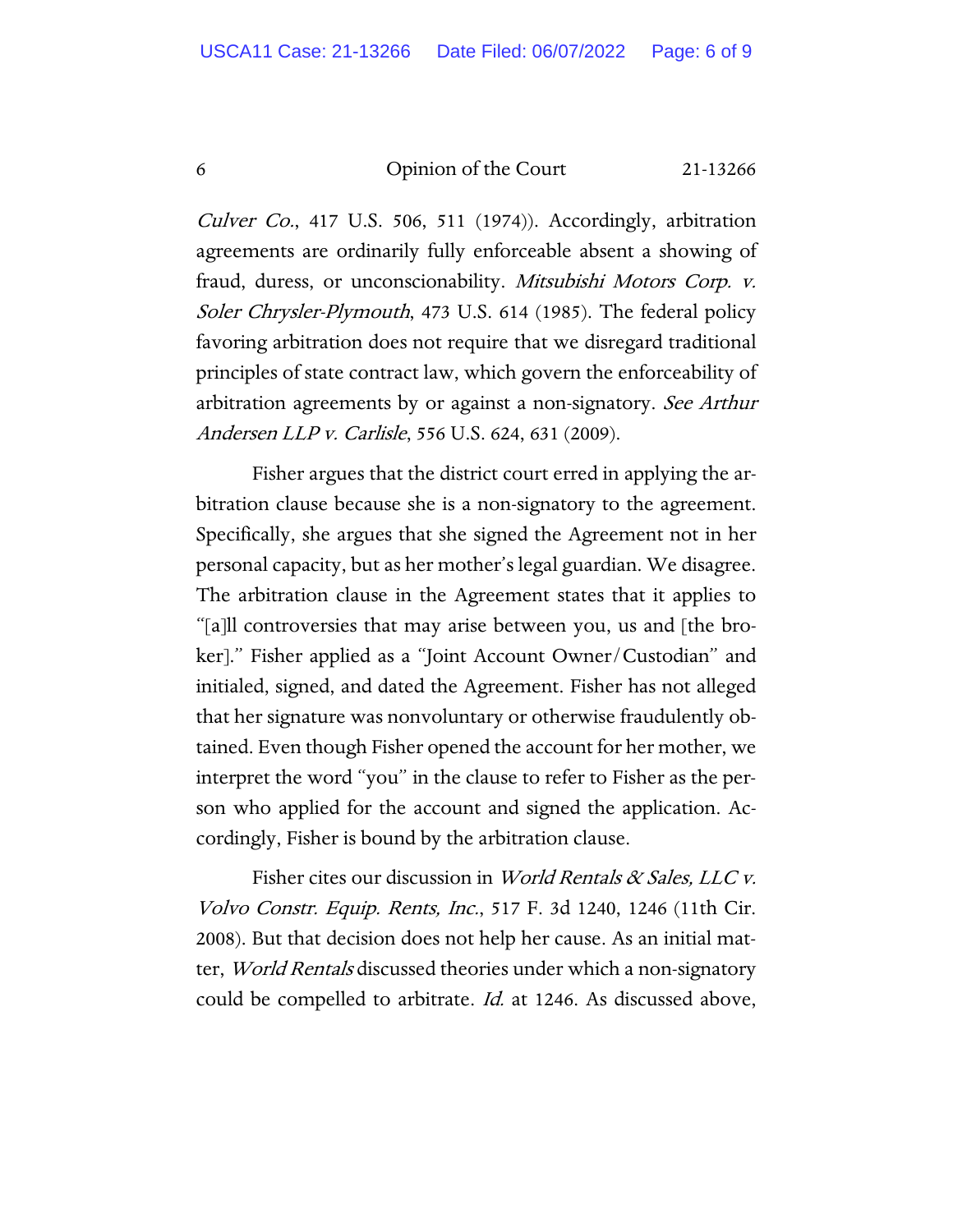Fisher is a signatory of the 2015 Agreement. Furthermore, in World Rentals, we held that an arbitration clause did not apply to certain third parties because the clause's language "expressly and unambiguously exclude[d] from their scope any dispute" between those parties and was instead limited to disputes between a franchisor and franchisee. *Id*. Here, the arbitration clause contains no language specifically carving out Fisher.

Fisher also relies on Transcontinental & Western Air, Inc. v. Parker, 144 F.2d 735 (8th Cir. 1944), which is similarly distinguishable. There, the court declined to compel arbitration between a signatory's widow and his former employer because the arbitration clause at issue expressly stated that it applied only to disputes between the "employer and employee." Id. Again, Fisher is a signatory. And the arbitration clause at issue here makes no such narrow specification—it covers all disputes between "you, us, and [the broker]." Accordingly, there is "no basis for assuming that the clause as written does not fully and accurately express the intent of the parties to the contract" to arbitrate. Id.

Even if Fisher could establish that she was a non-signatory, she would be equitably estopped from denying the arbitration clause. See Kroma Makeup EU, LLC v. Boldface Licensing  $+$ Branding, Inc., 845 F.3d 1351, 1354 (11th Cir. 2017). Under Florida law, a non-signatory cannot seek benefits under an agreement while "simultaneously attempting to avoid the burden of the policy's arbitration provision." Allied Prof'ls Ins. Co. v. Fitzpatrick, 169 So. 3d 138, 142 (Fla. Dist. Ct. App. 2015) (citing Bahamas Sales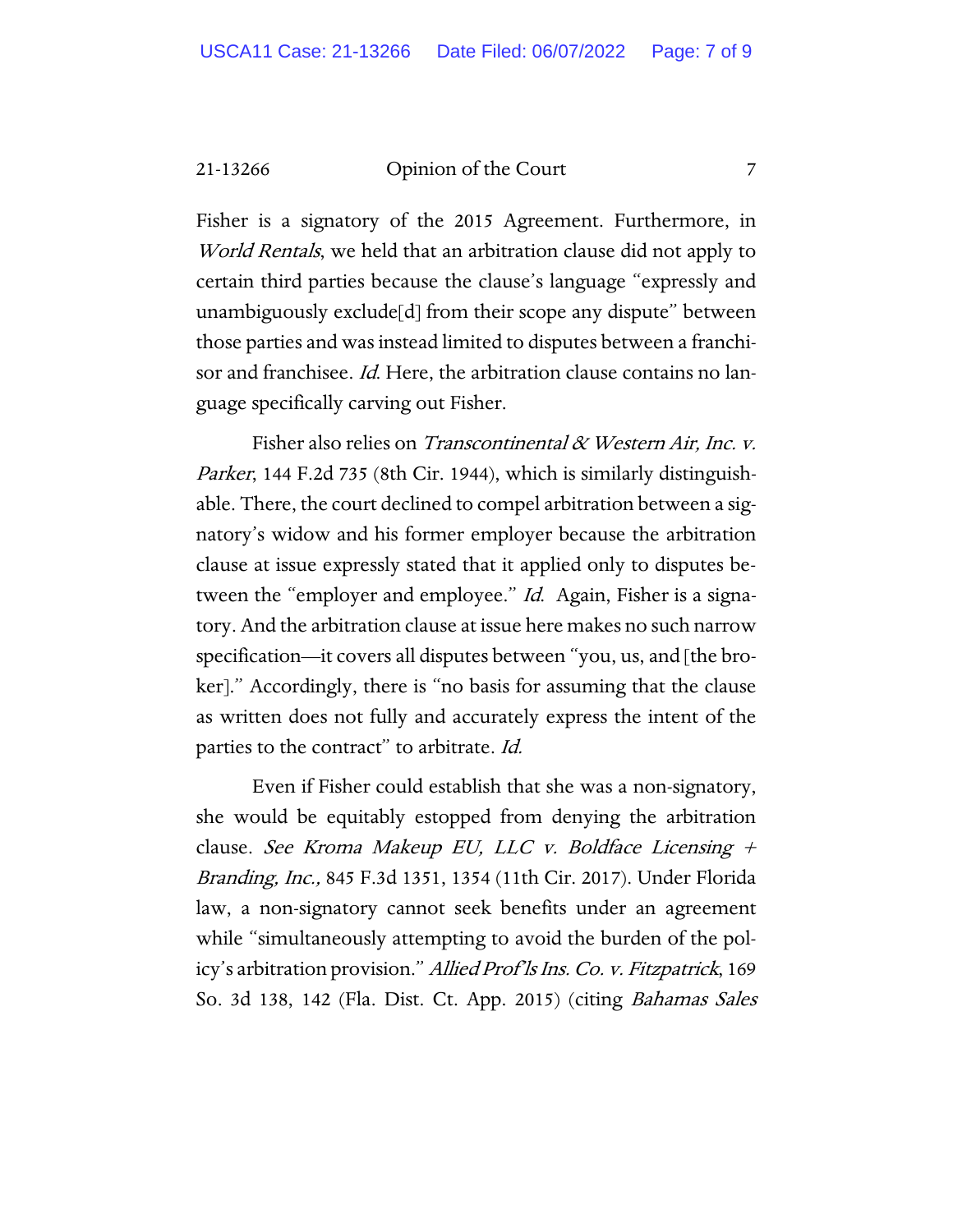Assoc., LLC v. Byers, 701 F.3d 1335 (11th Cir. 2012)). That is what Fisher seeks to do here. She wishes to hold PNC Bank accountable for breaching duties that arise from her ownership of the account while avoiding the burden of the arbitration clause.

#### B. The Arbitration Clause Covers Fisher's Claims

We also reject Fisher's argument that her claims are not covered by the 2015 arbitration clause. The arbitration clause states that it concerns "any subject matter, issue or circumstance whatsoever, including, but not limited to, controversies concerning any Account, order or transaction, or the continuation, performance, interpretation or breach of this or any other agreement." The clause explicitly contemplates disputes arising from other issues or agreements "whether entered into or arising before, on or after the date this Account is opened."

Fisher contends that she did not intend to arbitrate claims arising from the bank account transferred from RBC to PNC Bank. She argues that reading the arbitration clause to cover these claims would render the arbitration clause without limit. Again, we disagree. Fisher entered the Agreement containing an arbitration clause covering "[a]ll controversies" between Fisher, PNC Bank, and the broker. "All controversies" is broad enough to encompass the issues forming the basis of this litigation. Moreover, Fisher's claims all revolve around PNC Bank's alleged misuse of her funds and her mother's funds. They arise out of the account agreement,